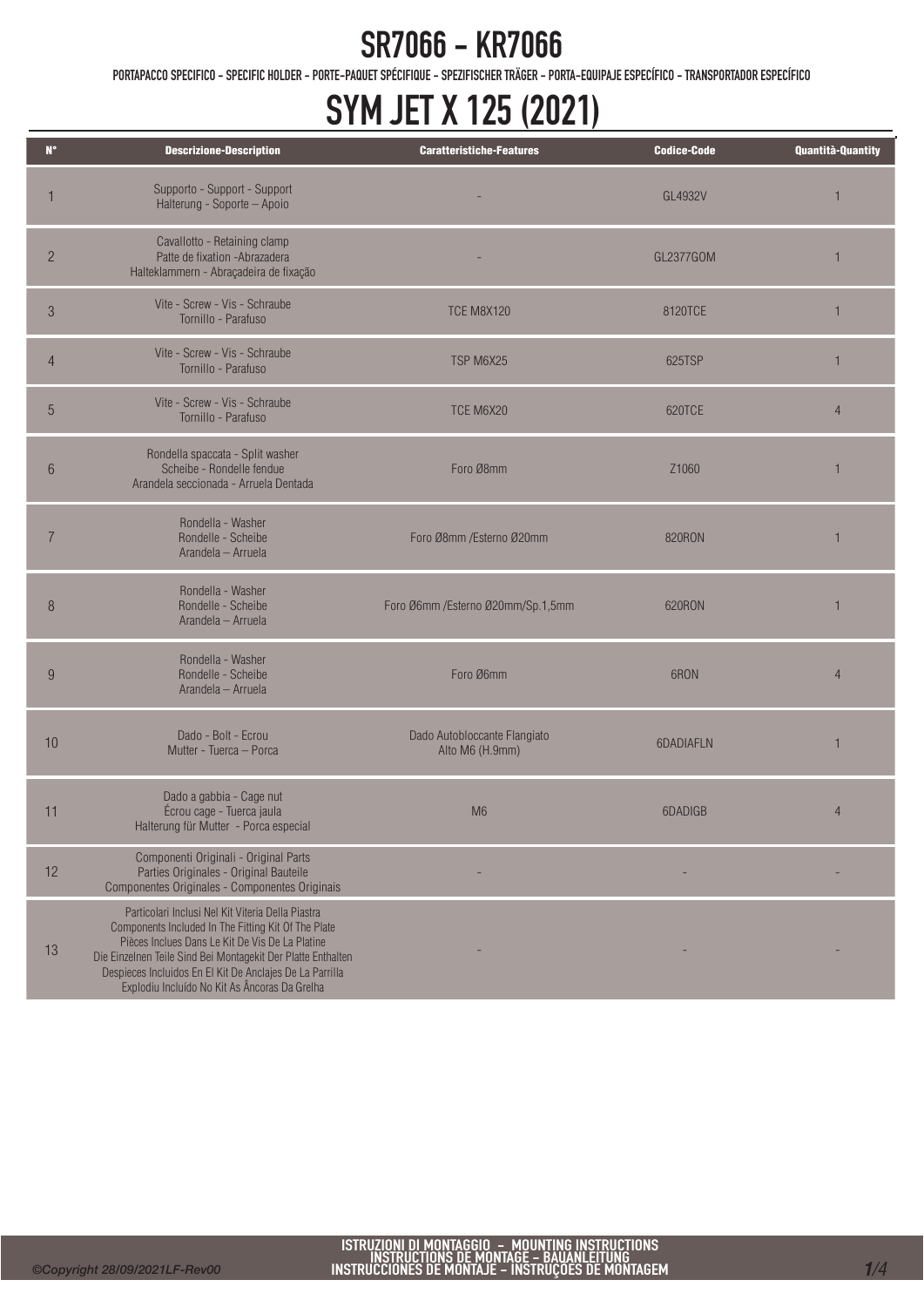PORTAPACCO SPECIFICO - SPECIFIC HOLDER - PORTE-PAQUET SPÉCIFIQUE - SPEZIFISCHER TRÄGER - PORTA-EQUIPAJE ESPECÍFICO - TRANSPORTADOR ESPECÍFICO

# SYM JET X 125 (2021)





ISTRUZIONI DI MONTAGGIO - MOUNTING INSTRUCTIONS INSTRUCTIONS DE MONTAGE - BAUANLEITUNG INSTRUCCIONES DE MONTAJE - INSTRUÇÕES DE MONTAGEM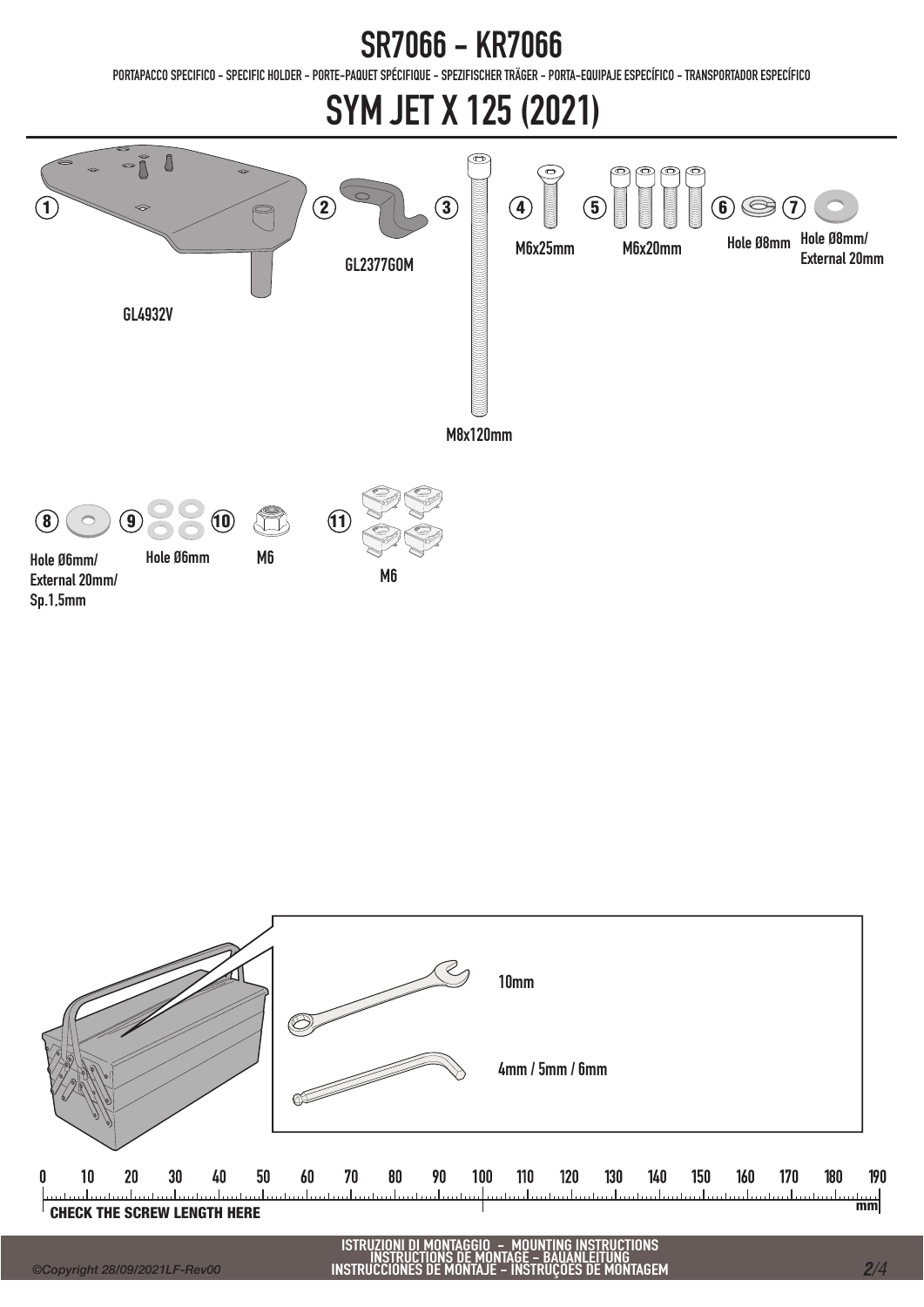PORTAPACCO SPECIFICO - SPECIFIC HOLDER - PORTE-PAQUET SPÉCIFIQUE - SPEZIFISCHER TRÄGER - PORTA-EQUIPAJE ESPECÍFICO - TRANSPORTADOR ESPECÍFICO

### SYM JET X 125 (2021)